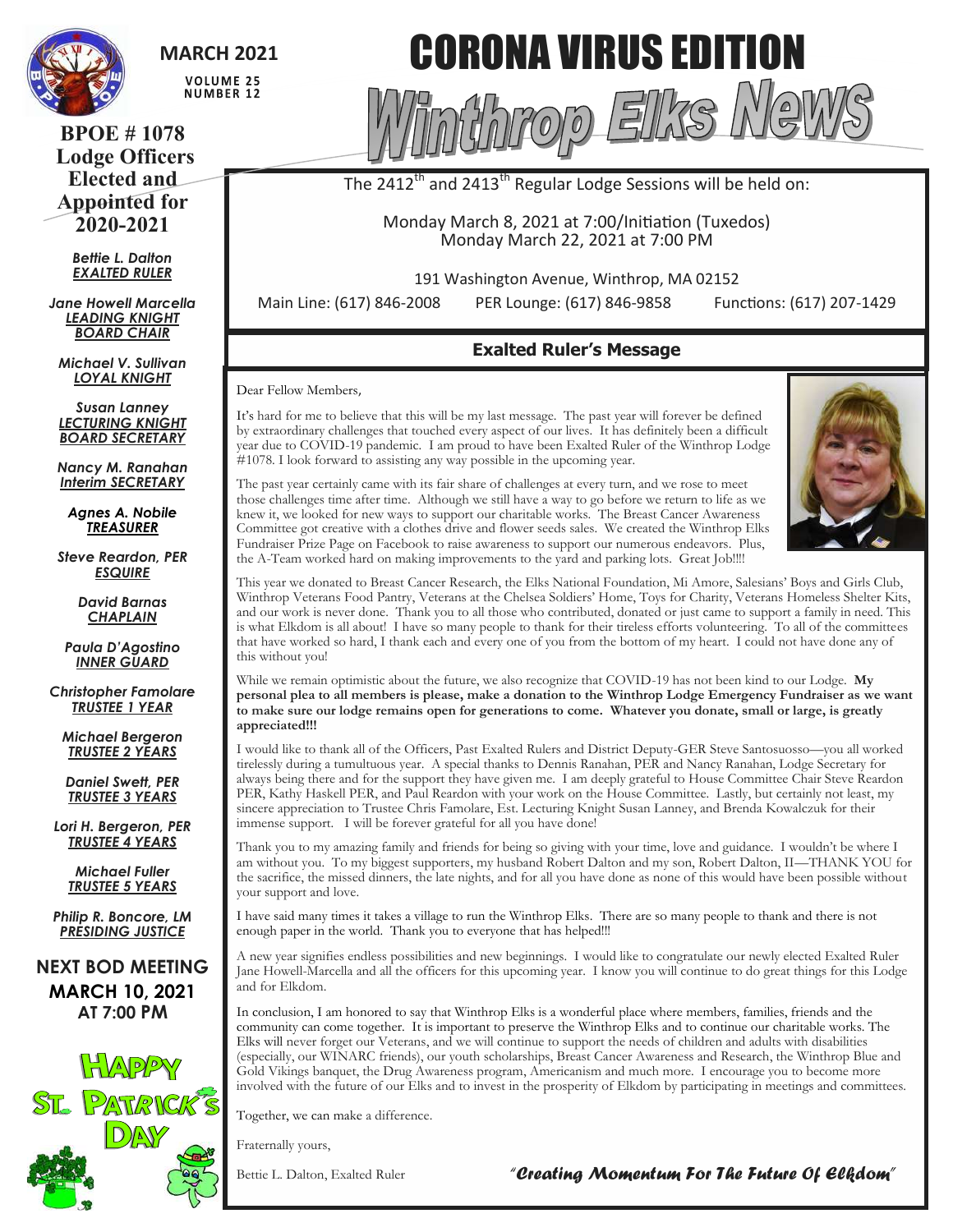# **SICKNESS AND DISTRESS**

 John Boudrow Resting at Home Martin S. Rosen MGH—Boston Frank C. Sarro Resting at Home

Contact Leading Knight Jane Howell Marcella (617) 435-4480 if you know of any members who may be sick or distressed.

**CONGRATULATIONS—Life Membership was granted to the following members at the February 8, 2021 Regular Lodge Session:** 

 **3844—Mark A. Ferullo 3973—Alan C. Hamilton** 

#### **Propositions for Life Membership**

**The Secretary requests that life membership, be granted to the following who shall be balloted upon at a Regular Lodge Session in March 2021:**

|                         | <u>Birth Date</u>      | <i>Initiated</i> |
|-------------------------|------------------------|------------------|
| 4504-Thomas Malinowski* | 02/25/1956 02/21/1984  |                  |
| 3272-Patrick W. Marks*  | 02/15/1956 05/25/1977  |                  |
| 4668—Domenic Spinale*   | 12/25/1955 02/14/1980  |                  |
| 4771-James Bishop**     | 01/10/1948 03/27/1991  |                  |
| *Ballot on 03/08/2021   | **Ballot on 03/22/2021 |                  |

**Committee Chairmen—**Please note, the Board of Directors would like to start the Budget process for the Fraternal Year 2021-2022 and asks that you submit your budget requests in writing; all requests should be put in the Board of Directors' mailbox on or before April 1, 2021. Thank you.

#### Need to Reach someone at the lodge?

Secretary: Nancy Ranahan. . . . . 617-207-1590 Email: [secretary1078@comcast.net](mailto:SECRETARY1078@COMCAST.NET) 



Treasurer: Agnes Nobile . . . . . 617-207-1680 Email: treasure[r1078@comcast.net](mailto:SECRETARY1078@COMCAST.NET)

Function Manager/Office . . . . . 617-207-1429 Email: [winthropelksfunctions@gmail.com](mailto:winthropelksfunctions@gmail.com)

**Main Line 617-846-2008 PER Lounge 617-846-9858 / Grille Room 617-846-1488**

**Delinquent in 2020-2021 Dues?** If not sure, see listing on page 3. Send your payment today or at least by the last lodge meeting on March 22, 2021 so that you are not dropped for nonpayment. Your dues are required to help us continue our charitable works and to maintain our Lodge building.

**Membership is the Life Blood**



**The Clock This Day Has Stopped and Across Its Dial The Motionless Shadows Mark The Hour of Eleven**

**Dan A. Papa** *Initiated: 11/08/2000 Deceased: 10/06/2019 Reported: 01/27/2021*

**Gerald J. Maiullo, Sr.** *Initiated: 02/08/1995 Deceased: 01/14/2021*

**Roger J. Lambert LM** *Initiated: 06/24/1987 Deceased: 01/26/2021*

**Richard C. Carbone PER, HLM** *Initiated: 11/10/1965 Deceased: 01/31/2021*

**Sleep My Brothers and May Peace Be With You.**

## **Charity ● Justice ● Brotherly Love ● Fidelity**

# With Heartfelt Sympathy to Our Members

Patricia Frazier Carbone, PER on loss of her husband. Susan and Kevin Cummings on loss of her aunt. Kevin Dalton on the loss of his aunt. Robert and Bettie Dalton on loss of his aunt. William and Julie Dalton on loss of his mother. Joseph Frazier Jr. on loss of his uncle. William Frazier Jr., LM on loss of his brother-in-law. Walter Schlichting on loss of his mother-in-law. Michael Schlichting on loss of his grandmother. Stephen Tear on loss of his brother-in-law. Denise and Philip Todisco on loss of her uncle.



| Initiation     | Residence | <i>Occupation</i> | <b>Proposer</b>  |
|----------------|-----------|-------------------|------------------|
| NONE           | AT        | <b>THIS</b>       | TIME             |
| Reinstatement  | Residence | <i>Occupation</i> | <b>Proposer</b>  |
| Michael Watson | Malden    | Rigger            | Bettie Dalton ER |

*Pending an interview, applicants will be balloted at a future Lodge Session. Please review the listing and report any concerns immediately to the Committee chairman, Richard Friel (617) 846-2345 or to Committee member, Jane Rosenthal (617) 846-9111.*

**Interview Committee meets at least once each month, except for August. Review Secretary's Board details.**

#### of all Fraternal Organizations. **JOIN OUR FACEBOOK PAGE AT WINTHROP ELKS LODGE #1078**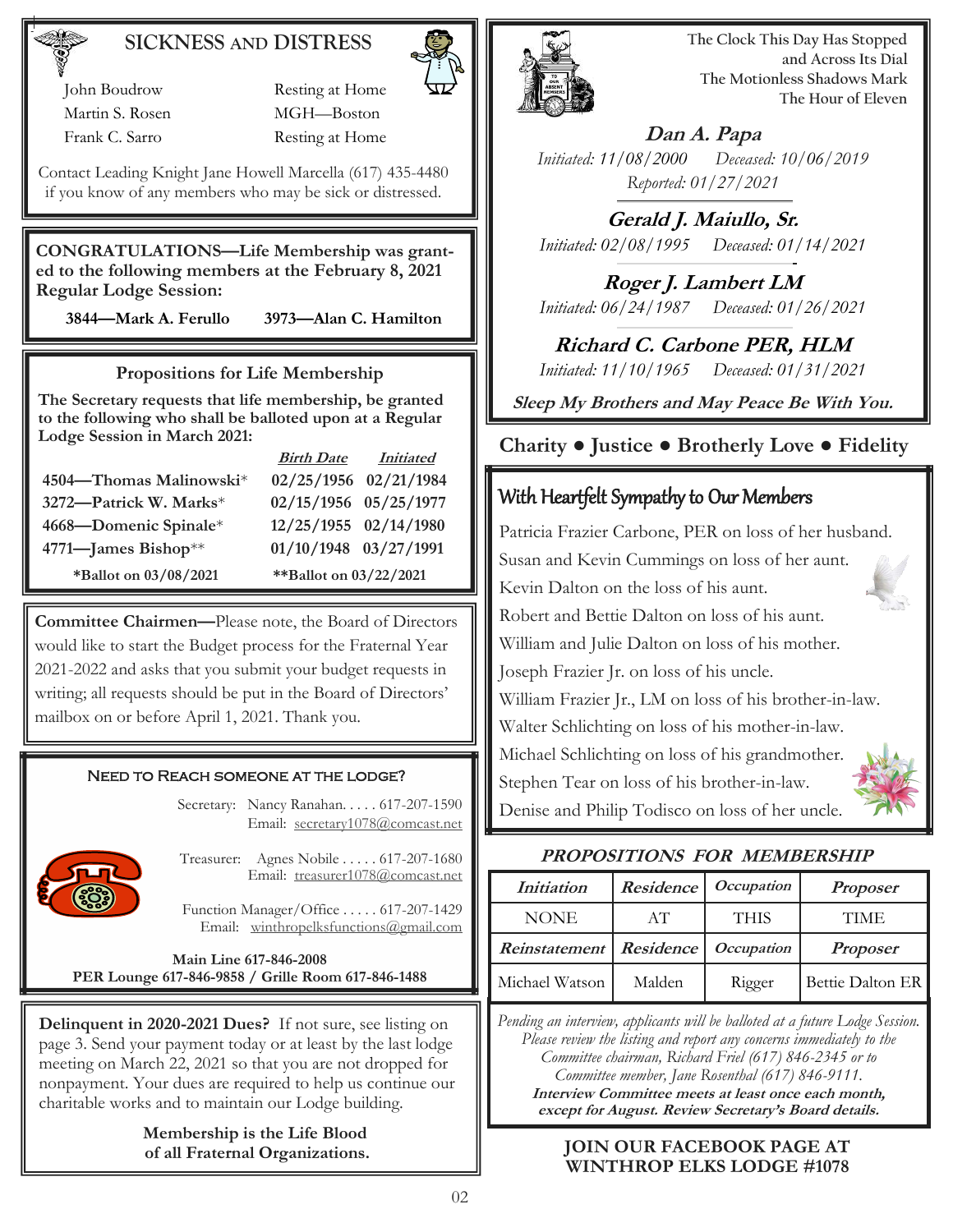#### **2020/2021 House Committee**

**Steve Reardon, PER, Chairman**

**Michael Abboud**

**Jesse Carman**

**Gerald Cesario, HLM**

**Rich D'Agostino, LM**

**Kathy Haskell, PER**

**Tom Larity, HLM**

**Joe O'Brien, HLM**

**Paul Reardon**

**Next Meeting 03/24/21 at 7pm**

Donna Lee Acone Anthony L. Albano Stephen Alikonis Mary C. Anderson Stacy Antenucci Thomas Basciano Judith A. Benoit Marci J. Benson John A. Betley Richard A. Brugman William Carabine Sebastian Carco Brenda J. Carrozza Gene F. Cash Thomas Cash

Douglas J. Chalmers Richard Chisholm Augusto Julio Ciarlone Stephen T. Coffey Patrick J. Corkhum Richard P. Correggio Patrick M. Costigan Aaron M. Daigneault Donna M. DePierro Sheri DeSimone John H.Devlin Cheryl Ann Diperri Brian W. Donovan Terrance P. Donovan Cheryl M. Egan

John P. English Michael J. Farren Robert Ferdinand Frank R. Ferrara Jr. Joseph B. Ferrara Arthur J. Flavin John K. Frontiero James Gallagher John V. Gallarelli Robert Giordano Lori A. Hamilton Amey Hamlen Patrick Hetherton William V. Holden Marcus C. Kennedy

**for your cooperation!**

Jodi M. Kirk William Kirk Steven J. Laidley Anthony G. Lonano Joseph R. MacDonald Keith MacDonald Kenny Marcella Albert L. Marley Jr. Rene Massey Thomas J. McCarthy Timothy M. McCone Joseph McLaughlin Robert L. Moore Richard P. Morgan William Mulvaney

**MARCH CALENDAR**

**03/24 House Committee Meeting—7pm**

**PLEASE NOTE We have closed the parking lot on the condo side for the winter. The west parking lot will be open for parking and to enter the building. Thank you** 

**03/04 Candidates Orientation—7pm 03/08 Lodge Meeting—7pm (Initiation) 03/10 Board of Directors Meeting—7pm**

**03/17 St. Patrick's Day 03/22 Lodge Meeting—7pm**

**Welcome Back to Our Recently Reinstated Member**

6150—Edward Robert Bomarsi

**Please Be Sure To Say "Hello"**

**Replacement Fee for Membership & Key Cards**

**A fee of \$10 each is charged for replacement of either one. You should call the Secretary at (617) 207-1590 or send an email secretary1078@comcast.net** 

Erma A. Muniz Eileen Murphy James J. Murphy Marie R. Newman Michael T. Norris Jared A. Owen Carrianne Palumbo Gina M. Palumbo Catherine M. Robinson Robert G. Sarro Stephen M. Skobeleff James D. Smith Edward J. Soares Marian Sposito Ritchie Strangie

Anne Trainor Timothy J. Vargus Kathleen M. Walsh Robert S. Wein Mary Wright Mary Zitano

**These Members are in jeopardy of being dropped.**

**Any questions, call the Lodge Secretary at (617) 207-1590.**

#### **Elks Lodge 1078 Scholarship**

Information can be obtained from Scholarship Chairman Fred Loomis. Call **(617) 470-2514** or email him at **fred.loomis@wosupply.com**

**Local Lodge Scholarship** applications are now available and are due back to the lodge by **May 1st** . Email the chairman for an application.



Shown L-R: Martina Pena, Exalted Ruler Bettie Dalton, new member Cristian Reyes and Sarah Martine. Cristian was initiated on January 25, 2021. He was proposed for membership by his mother Martina Pena, the sister of our Exalted Ruler Bettie Dalton.

Thank you to Steve Reardon PER who performed the ritual with Bettie Dalton, Exalted Ruler when eight new members joined our Lodge. All were listed in the February bulletin.

# **YOUR SUPPORT IS NEEDED**

The annual dues renewal notice contains an optional donation request for the Winthrop Elks Lodge Emergency Fundraiser. Because of Covid-19, the revenue coming into our Lodge has decreased significantly while our fixed overhead costs such as mortgage, taxes, insurance, utilities, etc. have remained the same. We have reduced expenses; however, since August, **we have pulled out over \$110,000 from savings** to keep up with the bills and estimate that number to climb to \$150,000 by April 1st.

We are a**sking members who can to make a donation**. Just think, if everyone was able to donate \$100 then we would meet our goal to restore lodge savings to pre-covid levels.

Whatever you can donate—large or small is greatly appreciated. Consider asking your friends and family to chip-in with your gift as well! This is your Lodge and we want to make sure the Lodge remains open for generations to come.

Just think of all the great memories you've made here. . . Let's make some more!

#### **2021/2022 ELECTED OFFICERS**

**Jane Howell-Marcella** *EXALTED RULER* 

**Michael V. Sullivan** *EST. LEADING KNIGHT*

**Susan Lanney** *EST. LOYAL KNIGHT*

**Richard B. Kennedy** *EST. LECTURING KNIGHT*

> **Nancy M. Ranahan** *SECRETARY*

> > **Bettie L. Dalton** *TREASURER*

**Fred "Chuck" Cataldo** *TRUSTEE 5-YEARS*

**Bettie L. Dalton** *ALTERNATE DELEGATE TO THE GRAND LODGE CONVENTION*

**CONGRATULATIONS!**